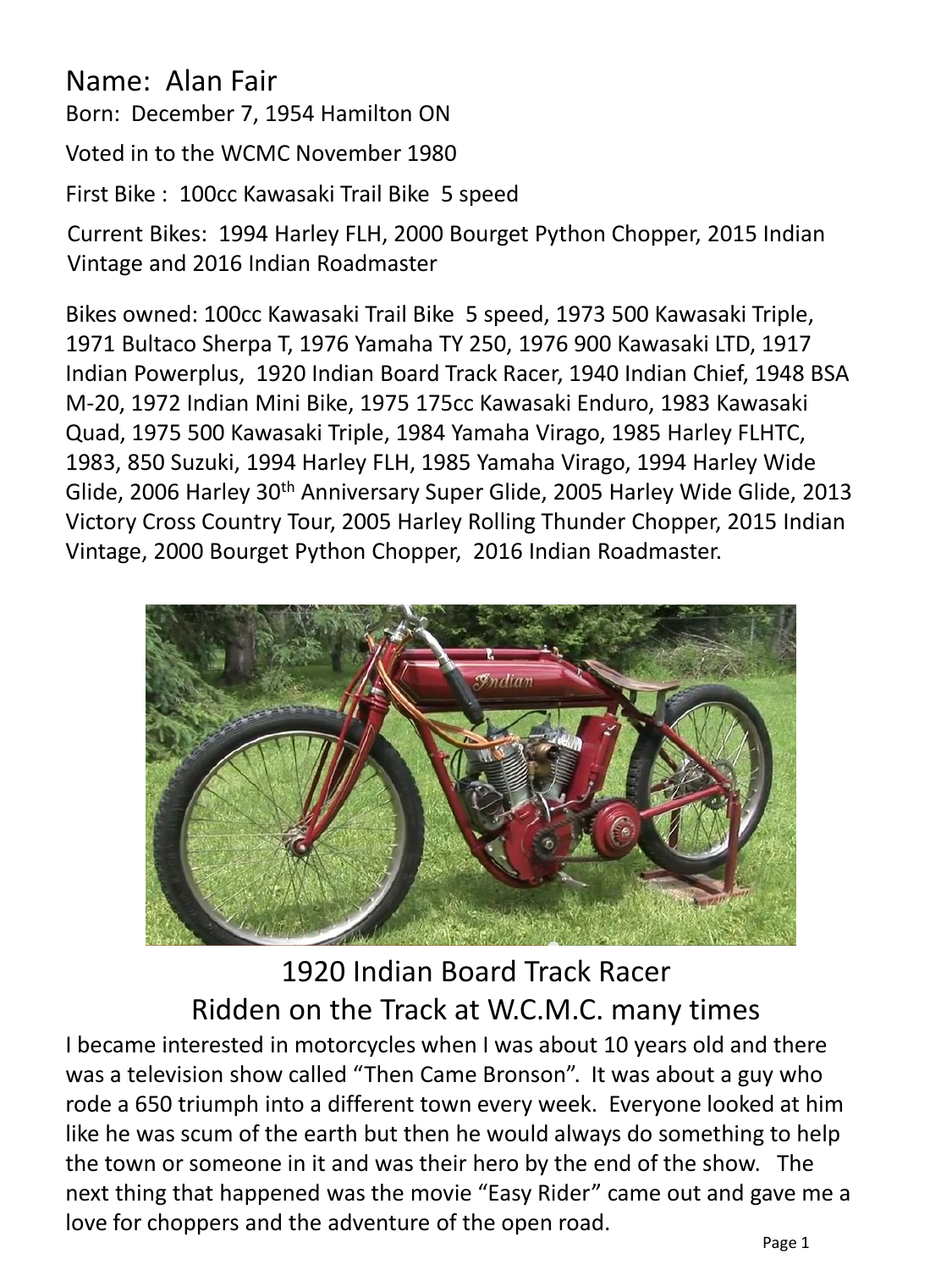

## On my way home from buying my first bike I had never ridden before this day

I purchased my first bike (a 100cc Kawasaki) from Johnny Parker's father. He had a Kawasaki Dealership in Hamilton. I rode for a couple of months to gain some experience and then went for my licence in June of 1973. I had the urge to "Hit the Highway" so I strapped a sleeping bag to the handlebars in July of 1973 and headed to Bancroft for the weekend. It was about a 180 miles each way on a bike that screamed out and impressive 65 m.p.h. wide open. When we got there my friend let me take his 500 cc Triumph Daytona out for a ride to impress a girl. When I returned from my first ride on a "real motorcycle" my question to him was how fast does it go wide open in 4th gear (it was a 4 speed) because my eyes were watering so bad I could not see the speedometer. He informed me about 115 m.p.h. and then I was really impressed.



Heading out for my first ride on a "real motorcycle" 500 Triumph Daytona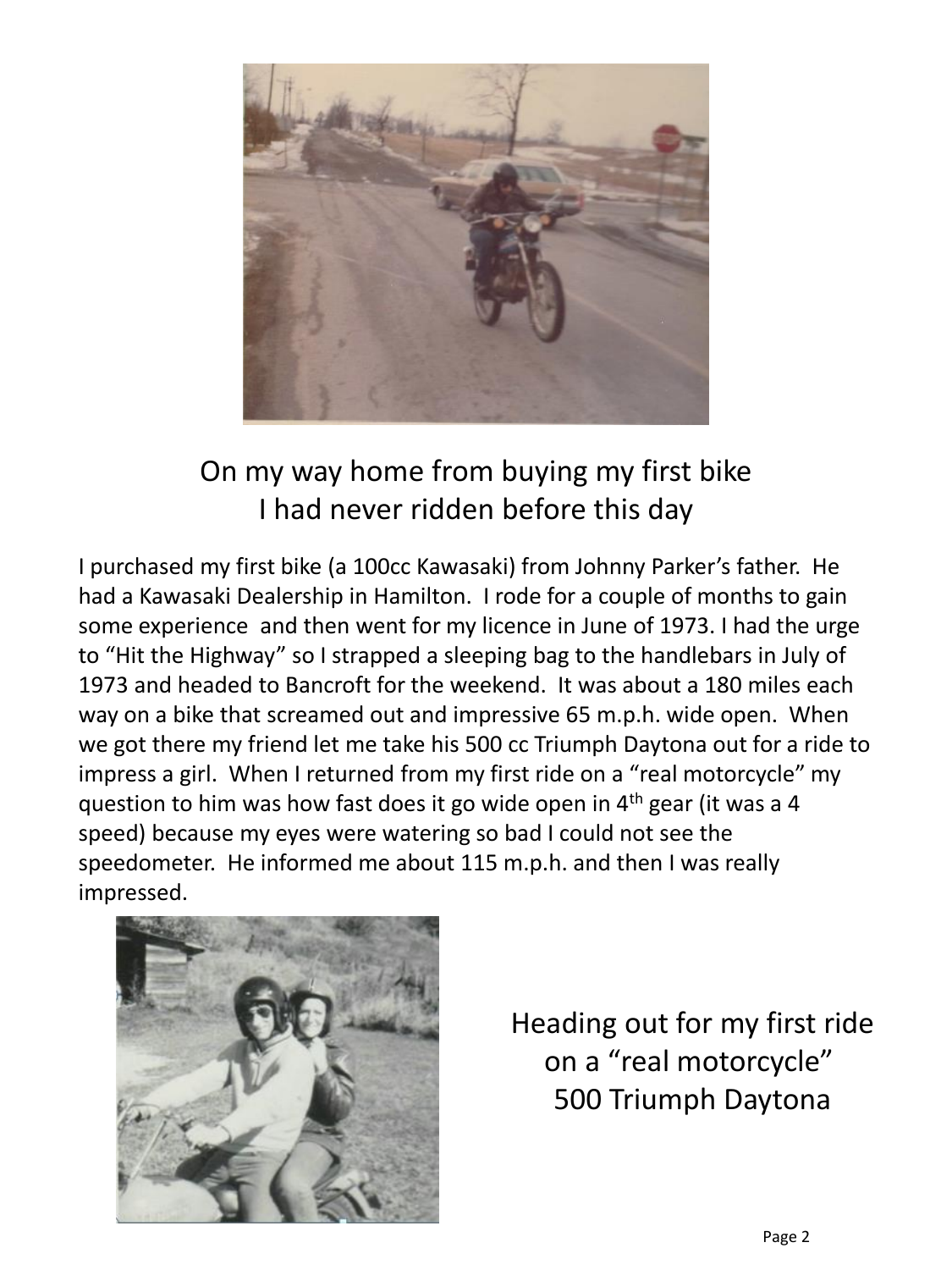In August of 1973 about 2 months after I got my licence I was back a the Dealership and put \$500.00 down on a 1973 500cc Kawasaki Triple (2 stroke), one of the fastest bikes out at the time. I waited until the following March to pick it up partly because I didn't have all the money and partly because I was still keeping my bike at my friend's house as my parents were not real fond of motorcycles. After they got used to the idea of me riding Dad's garage started filling up with motorcycles as I started riding trials as well. I also did some Road Trips with the 500 Kaw, Florida for 2 weeks, Kentucky twice for a long weekend and once to Nashville for a week. Let me tell you a 3 cylinder 2 stroke is not the way to go for tripping but I didn't know any better.

Along the way I developed an interest in old motorcycles (mostly Indians) and acquired a 1917 Indian Powerplus. Hunting for parts to complete this bike, I ran across a 1920 Indian Board Track Racer (The Holy Grail) to Indian enthusiasts and purchased the bike in June of 1979. I rebuilt it and had it running in primer by August of that year. Over the winter I had it painted and in the spring of 1980 it was ready to go with nowhere to ride a bike like that.

While searching for parts I made the acquaintance of Doug Browse a former member of W.C.M.C. who had just moved back to the area after a work assignment in the north. It turns out Doug had just rejoined W.C.M.C. and was one of the guys who assisted in building the track. He mentioned to me that Club members were allowed to ride on the track and if I joined I would be able to ride my Indian on the track



My 1973 Kawasaki 500 (Touring Bike)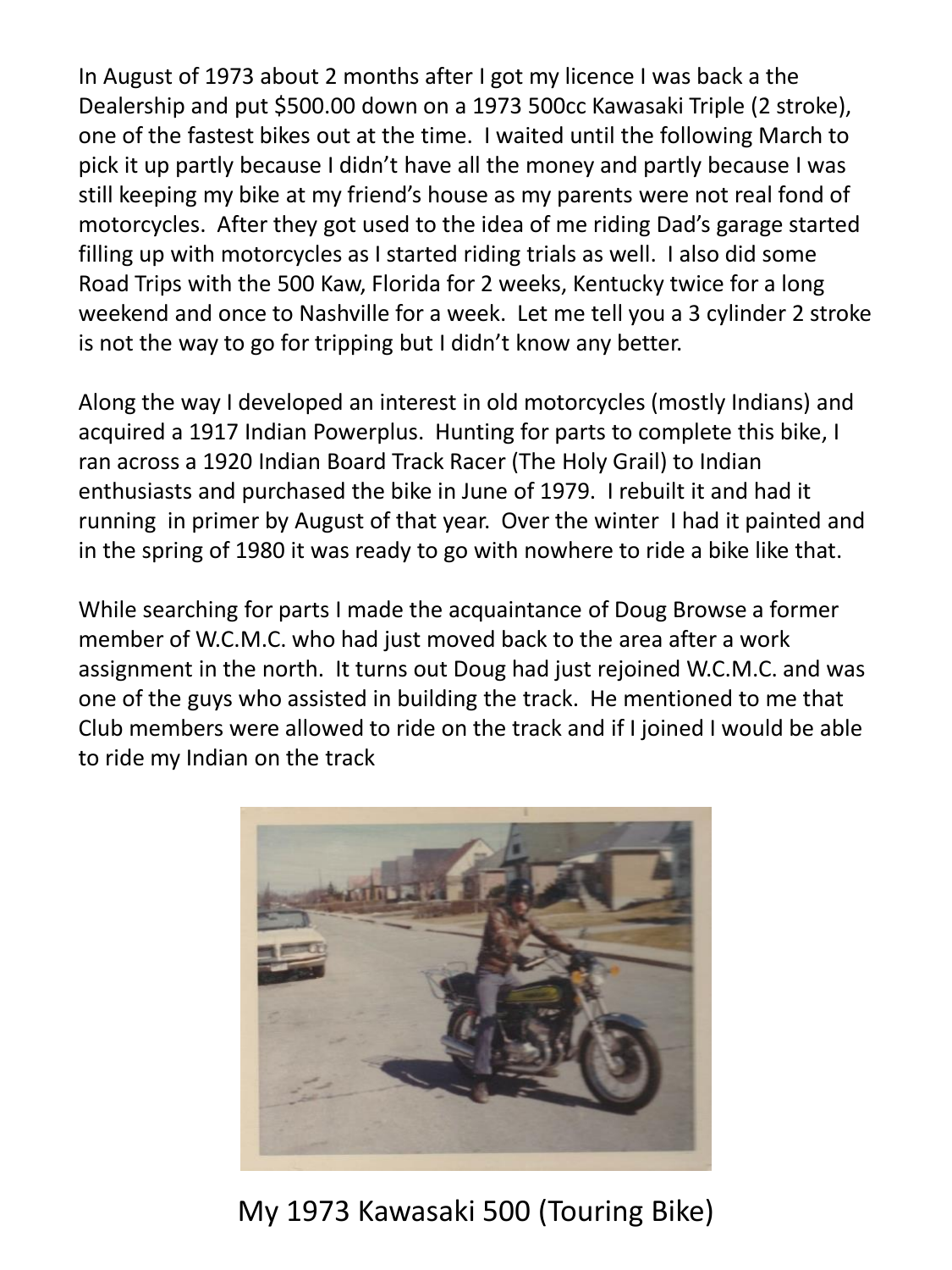I had ridden trials with a few W.C.M.C. members in the early 70's so I knew a few of the guys, John Ranger my Trials Hero, Randy White and a few others so it seemed like a good idea. I started coming out in the summer and was voted in November 1980. The best thing I ever did. I have made so many good friends and been involved in a lot of fun activities and done a lot of great riding as a result of joining the club.

I never did get the urge to travel and see Canada and the USA out of my system. I went to California in 1978, Georgia several times in the 80's, New York City, Atlantic City, Washington D.C. all on separate trips and I have been in most of the provinces and states on motorcycle trips and ridden well over a half a million miles. Two trips that really stand out are a trip to Cheyne, Wyoming in 1998 I think with Jack Doan, Archie Hardie, Gloria, and Ron and Marg Putman. We had so much fun in that two weeks that we have talked about it for Years. Jack used to love to tell the story of what happened on the second day on our trip. This is for Jack. We made it just past Chicago on day one and got a room. After dinner I heard about a great bar a few miles up the ring road that goes around Chicago. I could not get anyone to go with me so I ventured off alone. Apparently you should mark your trail because after the bar closed I had a difficult time finding our Motel and rode around the ring road in the rain a couple of times before finding the motel at 6:30 in the morning. As I was coming in the door Jack's alarm was going off and it was time to get up. I had a knap while everyone went for breakfast. We left at 8 a.m. in the pouring rain and later in the day in Iowa the sun came out and it was 110 degrees. I was not feeling too good and fell asleep while riding so we decided to pull over. Ron set up his cot and I was sleeping on it in the parking lot of this small town general store. The girl inside inquired about me and said she was a nurse and could take a look at me. She came out and said "whoo he don't look good. We ain't got a doctor in these parts but we got us a Vet that could take a look at him". I heard that through my sleep and jumped up off that cot and said I am OK time to go. We made it a few more exits and pulled over for the night as I was not in good shape. A good nights sleep and we were back at her on Monday. We went to the Rodeo in Cheyenne and then on to Sturgis for the Rally through the Bad Lands and then home. It was a great trip with some great people.